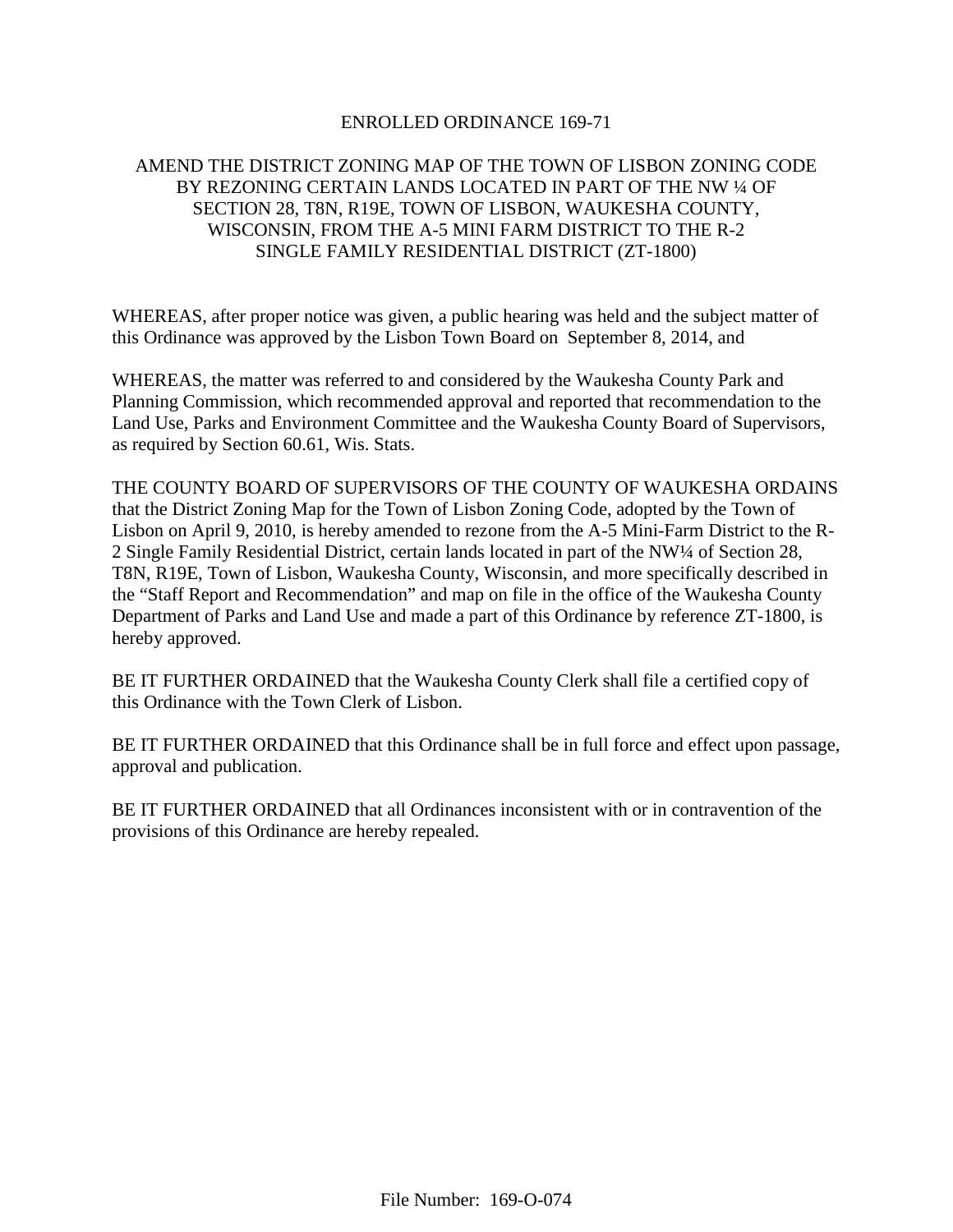AMEND THE DISTRICT ZONING MAP OF THE TOWN OF LISBON ZONING CODE BY REZONING CERTAIN LANDS LOCATED IN PART OF THE NW 1/4 OF SECTION 28, T8N, R19E, TOWN OF LISBON, WAUKESHA COUNTY, WISCONSIN, FROM THE A-5 MINI FARM DISTRICT TO THE R-2 SINGLE FAMILY RESIDENTIAL DISTRICT (ZT-1800)

Presented by: Land Use, Parks, and Environment Committee

Pauline T. Jaske, Chail **Jim Batzko** <sup>í</sup>ennifer ∕Grar Keith Hammitt Eric Highum rthy William Mitchell Minger Thomas J. Schellinger -

The foregoing legislation adopted by the County Board of Supervisors of Waukesha County, Wisconsin, was presented to the County Executive on:

extern Rosach 125/2014 Date: Kathleen Novack, County Clerk

The foregoing legislation adopted by the County Board of Supervisors of Waukesha County, Wisconsin is hereby:

| WISCONSIN, 15 ROLLOY.<br>Approved: |       |  |
|------------------------------------|-------|--|
| Vetoed:                            | mille |  |
| Date:                              |       |  |

Daniel P. Vrakas, County Executive

169-O-074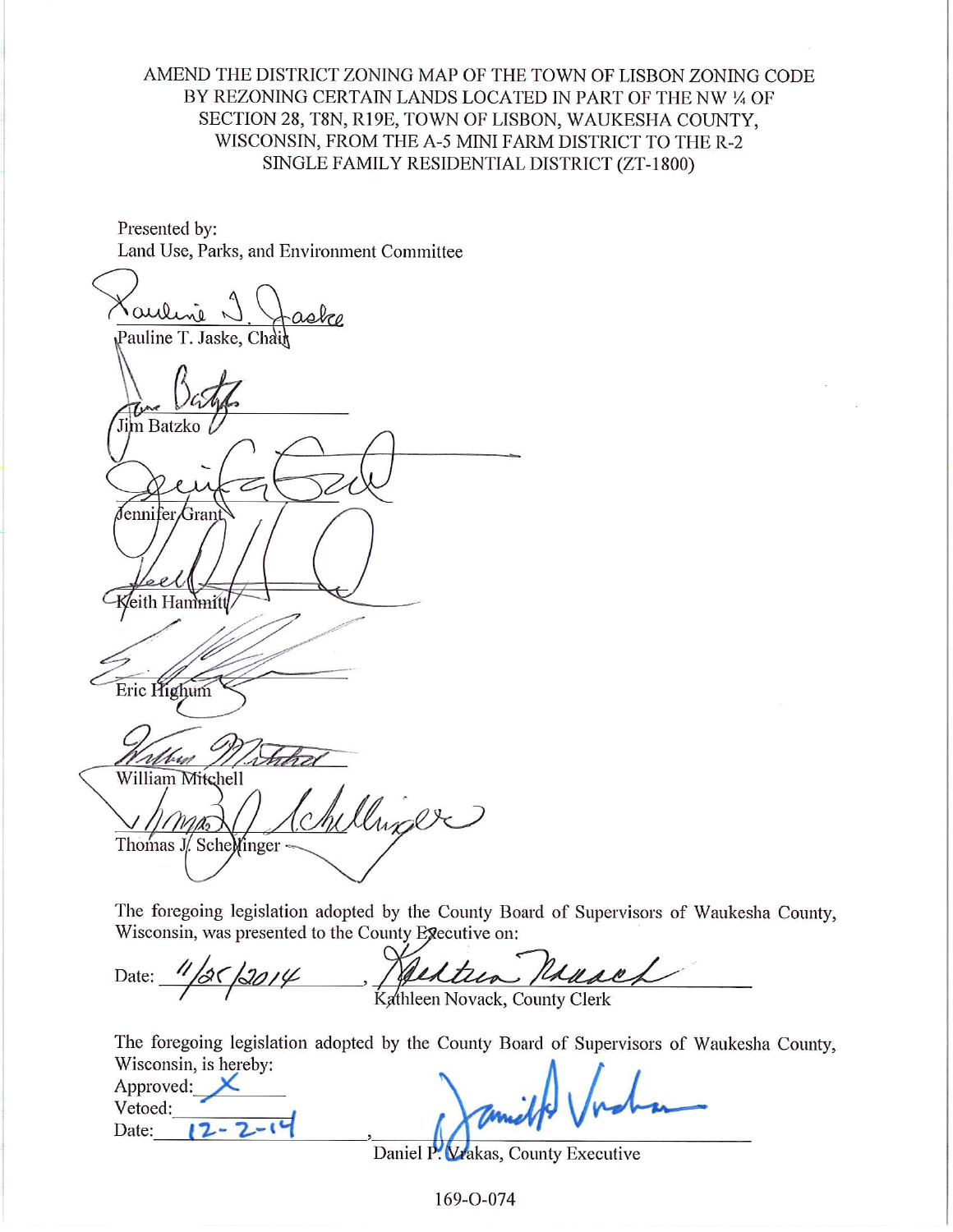#### **COMMISSION ACTION**

The Waukesha County Park and Planning Commission after giving consideration to the subject matter of the Ordinance to amend the Town of Lisbon Zoning Ordinance hereby recommends approval of ZT-1800 (Patricia Schroeckenthaler) in accordance with the attached "Staff Report and Recommendation".

PARK AND PLANNING COMMISSION

October 16, 2014

James Siepmann, Chairperson

ţ

Robert Peregrine

**Richard Morris** am

Gary Goodchild

Ubsent

William Mitchell

**Robert Hamilton**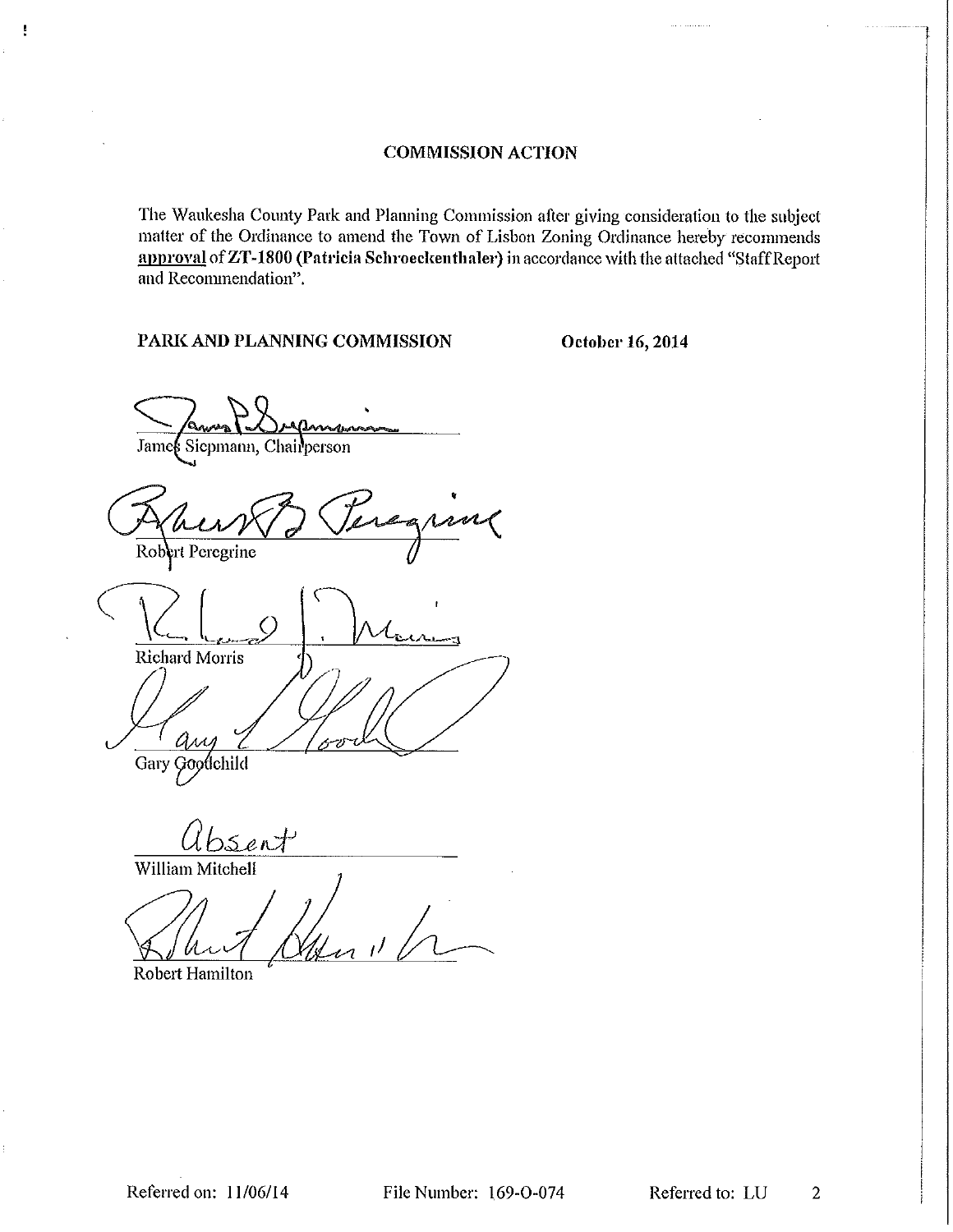## WAUKESHA COUNTY DEPARTMENT OF PARKS AND LAND USE **STAFF REPORT AND RECOMMENDATION** ZONING MAP AMENDMENT

DATE:

October 16, 2014

**FILE NO.:** ZT-1800

**OWNER:** 

Patricia Schroeckenthaler W129 N6889 Northfield Drive Apt. 105 Menomonee Falls, WI 53051

**APPLICANT:** 

Todd Schroeckenthaler, POA

TAX KEY NO.: LSBT 0254.994

#### **LOCATION:**

Located in part of the NW % of Section 28, T8N, R19E, Town of Lisbon. More specifically, the parcel is located at W259 N6022 Mary Hill Road and contains 5.33 acres.

### **EXISTING ZONING:**

A-5 Mini Farm District.

#### PROPOSED ZONING:

R-2 Single Family Residential District, which requires a minimum lot size of one acre and a minimum lot width of 150' (unsewered).

#### <u>EXISTING LAND USE:</u>

Single-family residential and open space use.

### REQUESTED LAND USE:

To divide the parcel into three (3) parcels for single-family residential use.

#### PUBLIC HEARING DATE:

September 4, 2014

# **PUBLIC REACTION:**

None.

#### TOWN PLAN COMMISSION ACTION:

On September 4, 2014, the Town of Lisbon Plan Commission voted unanimously to recommend approval of the rezone request to the Town Board.

#### **TOWN BOARD ACTION:**

On September 8, 2014, the Town Board voted unanimously to approve the Ordinance to rezone the subject property as presented subject to receiving documentation from the applicant, Todd Schroeckenthaler, confirming he has Power of Attorney to make the rezone request.

Referred to: LU 3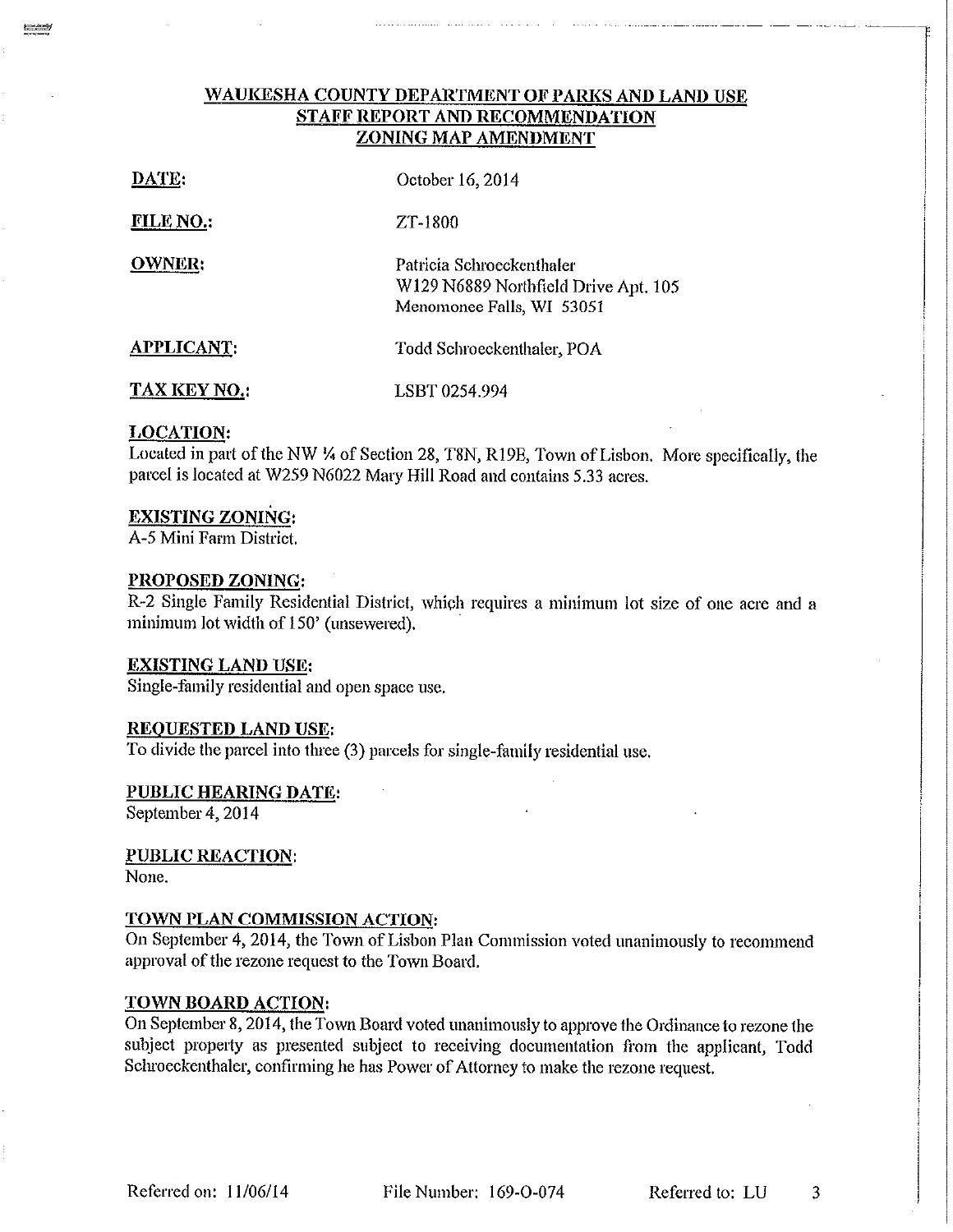#### COMPLIANCE WITH THE COMPREHENSIVE DEVELOPMENT PLAN FOR WAUKESHA COUNTY AND **THE TOWN** OF **LISBON COMPREHENSIVE** DEVELOPMENT PLAN:

The subject property is designated as Low Density Residential on both the Waukesha County and Town of Lisbon Comprehensive Development Plan Maps (a density of 20,000 SF to 1.4 acres per dwelling unit). The proposed rezoning of this site for residential use will be consistent with the purpose and intent of the Town and County Comprehensive Development Plans.

#### **STAFF ANALYSIS:**

The petitioner is proposing to divide the 5.33-acre parcel into three single-family residential lots between 1.6 and two acres in size (See Exhibit "A"). The existing house and outbuilding will be retained on Lot 2 and Lot 1 will be accessed from Mary Hill Rd, while Lot 3 will be served by Walnut Rd. Further soils analysis will have to be conducted relative to the basement groundwater conditions and that will be addressed through the Certified Survey Map review process to follow. There are no other designated natural resources on the site.

The Town of Lisbon has the properties to the north and west zoned R-1 Suburban Single Family Residential, the lands to the south zoned A-10 Agricultural, and the parcels to the east zoned R-2 Single Family Residential and A-5 Mini Farm.

#### **STAFF RECOMMENDATION:**

It is the opinion of the Planning and Zoning Division Staff that this request be approved in accordance with the Town's decision. It should be noted the proper documentation has been submitted confirming Todd Schroeckenthaler is the Power of Attorney for the owner of the subject property, Patricia Schroeckenthaler. The proposed zoning change will allow for the creation of two new building sites that are consistent with the Town and County Comprehensive Development Plans and will not adversely affect surrounding land uses.

Respectfully submitted,

 *Pandra L. Øcherer* 

**Sandy Scherer Senior Planner** 

Attachments: Town Ordinance, Map, Exhibit "A"

N:\PRKANDLU\Planning and Zoning\Rezones\Staff Reports\1800 Schreockenthaler lst,doc

File Number: 169-O-074

А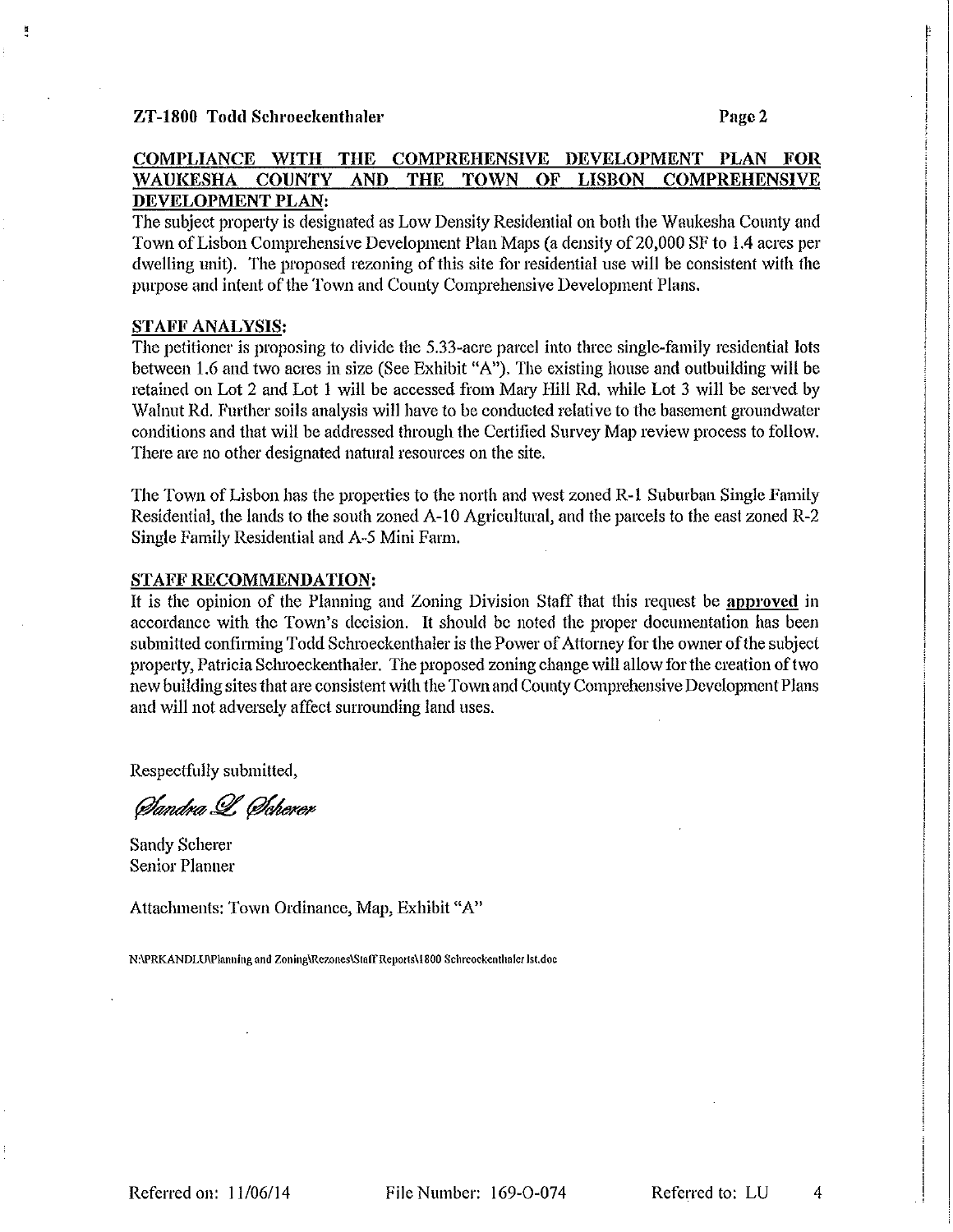

Ë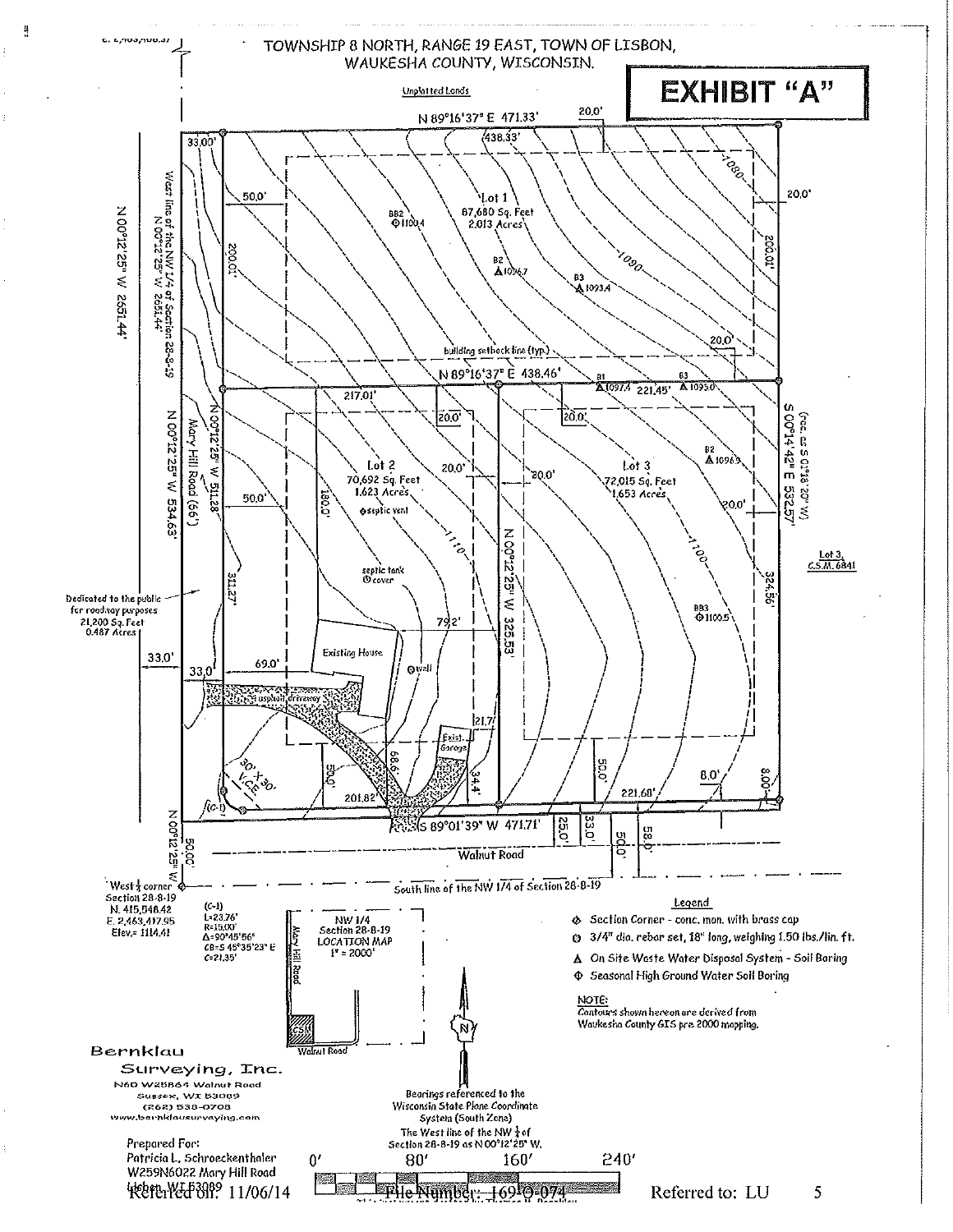

Referred on: 11/00/14

File Number: 169-0-074

Referred to: LU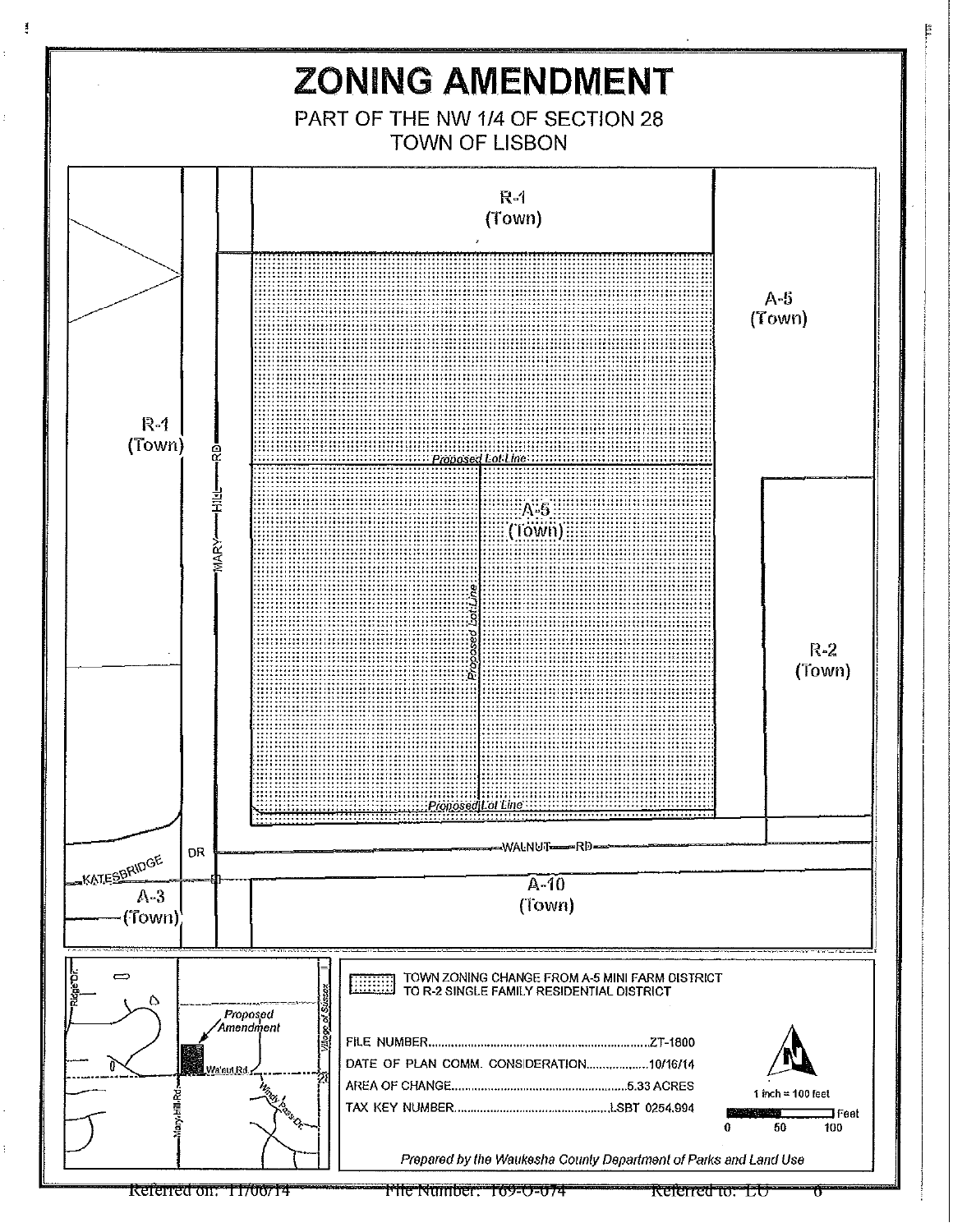#### ORDINANCE 04-14

#### STATE OF WISCONSIN:

TOWN OF LISBON:

WAUKESHA COUNTY

# ORDINANCE REZONING THE SCHROECKENTHALER PROPERTY FROM A-5 MINI FARM DISTRICT TO R-2 SINGLE FAMILY RESIDENTIAL DISTRICT CLASSIFICATION IN THE TOWN OF LISBON, WAUKESHA COUNTY, WISCONSIN

Whereas, Todd Schroeckenthaler (Power of Attorney) for Patricia Schroeckenthaler petitioned the Town of Lisbon to rezone the property located at W259N6022 Mary Hill Road from A-5 Mini Farm District to R-2 Single Family Residential District, and

Whereas, the change in zoning is consistent with the Town of Lisbon Comprehensive Plan land-use element; and

Whereas, the Lisbon Plan Commission and Town Board held a Joint Public Hearing on the zoning change September 4, 2014.

NOW, THEREFORE, The Town Board of the Town of Lisbon, Waukesha County, Wisconsin, does ordain as follows:

SECTION 1: The following described property is rezoned from A-5 Mini Farm District to R-2 Single Family Residential District:

> SW X NW X SEC 28 T8N R19E EX S 50 FT & EX W 470.9 FT OF N 741.06 FT EX CERT 2372 DOC# 3582463 LE & DOC# 3635889 & DOC#4095600

SECTION 2: All ordinances or parts of ordinances conflicting with or contravening the provisions of this ordinance are hereby repeated.

SECTION 3: This ordinance shall take effect upon passage and posting as provided by law.

PASSED AND ADOPTED by the Town Board of the Town of Lisbon, Waukesha County, Wisconsin this 8<sup>th</sup> day of September, 2014.

#### TOWN BOARD, TOWN OF LISBON WAUKESHA COUNTY, WISCONSIN

Referred on: 11/06/14

File Number: 169-O-074

Referred to: LU 7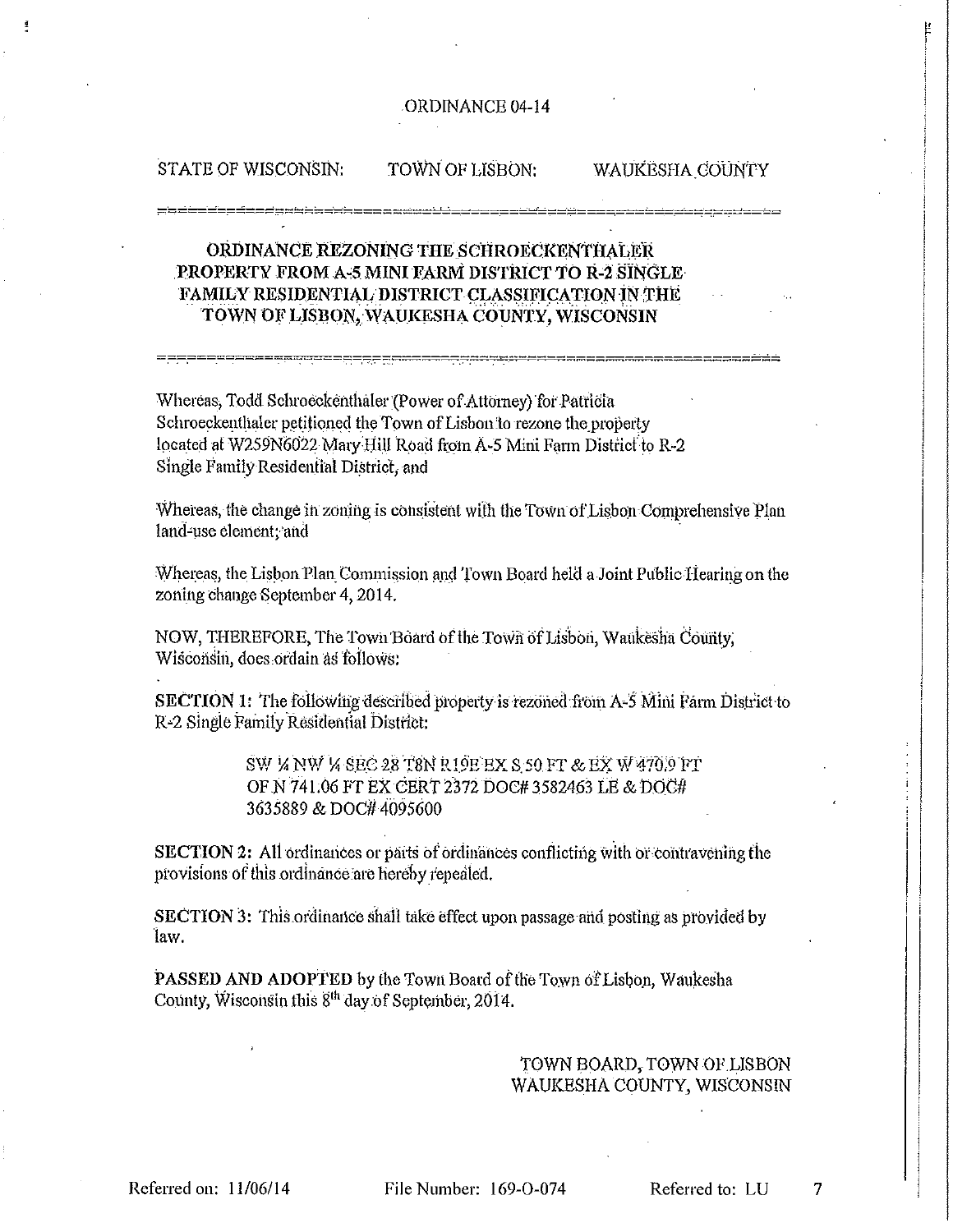myy  $BY_{\_}$ MATTHEW GEHRKE, Chairman

BY: AN LIPPERT, Supervisor Ŕ

BY:

VAH HEINRITZ, Supervisor

BY: **VEN PANTEN, Supervisor** 

ΒY:

JOSEPH OSTERMAN, Supervisor

ATTEST:

B<sub>1</sub>

Sandra Gettelman, Interim Town Clerk

Referred on: 11/06/14